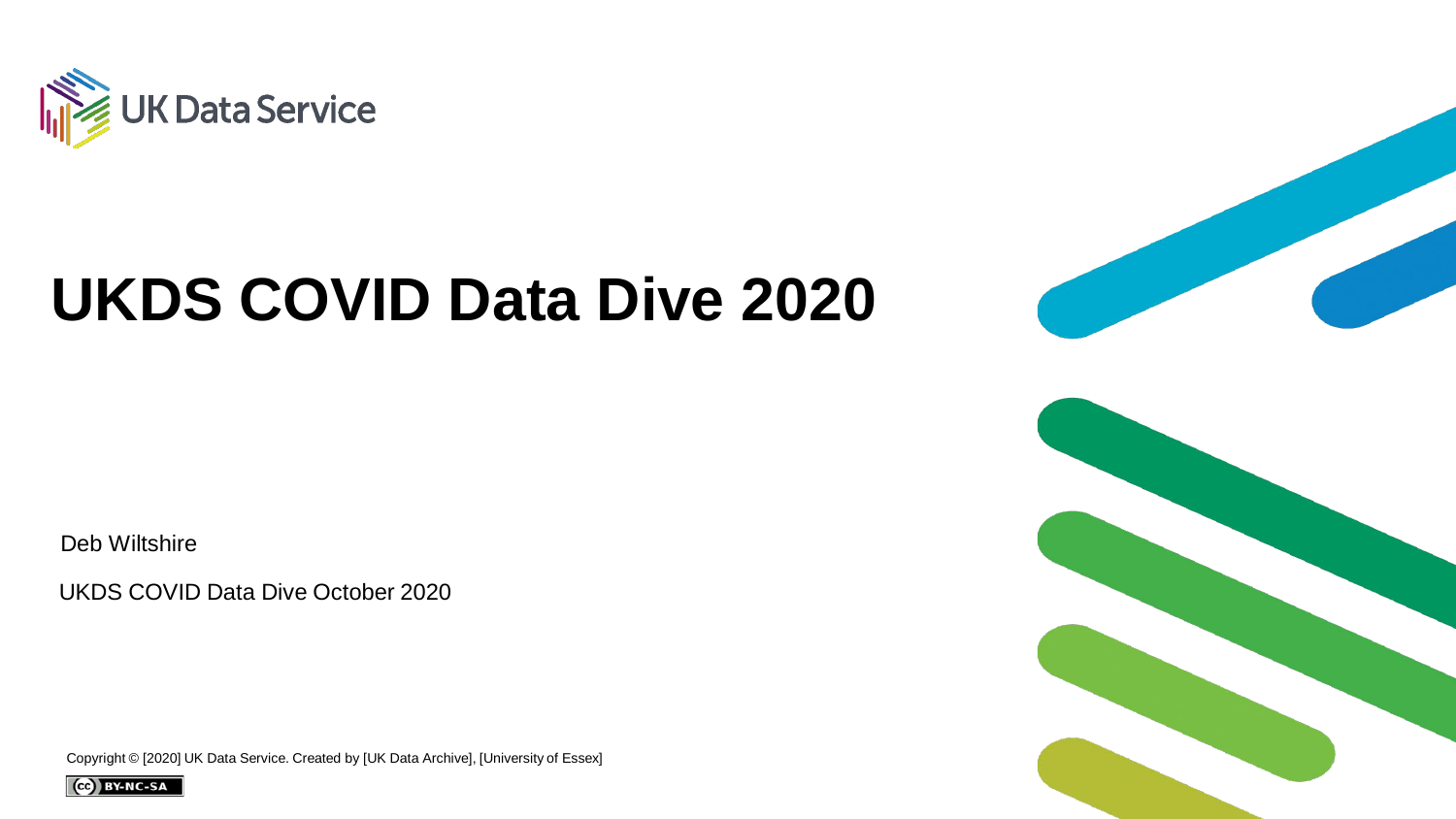# **Introduction**

The UK Data Service:

- Is a comprehensive resource funded by the ESRC
- Provides a single point of access to social, economic and population data
- Works with data owners to make these data available
- Provides training on these data
- Provides research data management training
- Provides access to special licence and secure data

#### **#UKDSCovidDataDive**



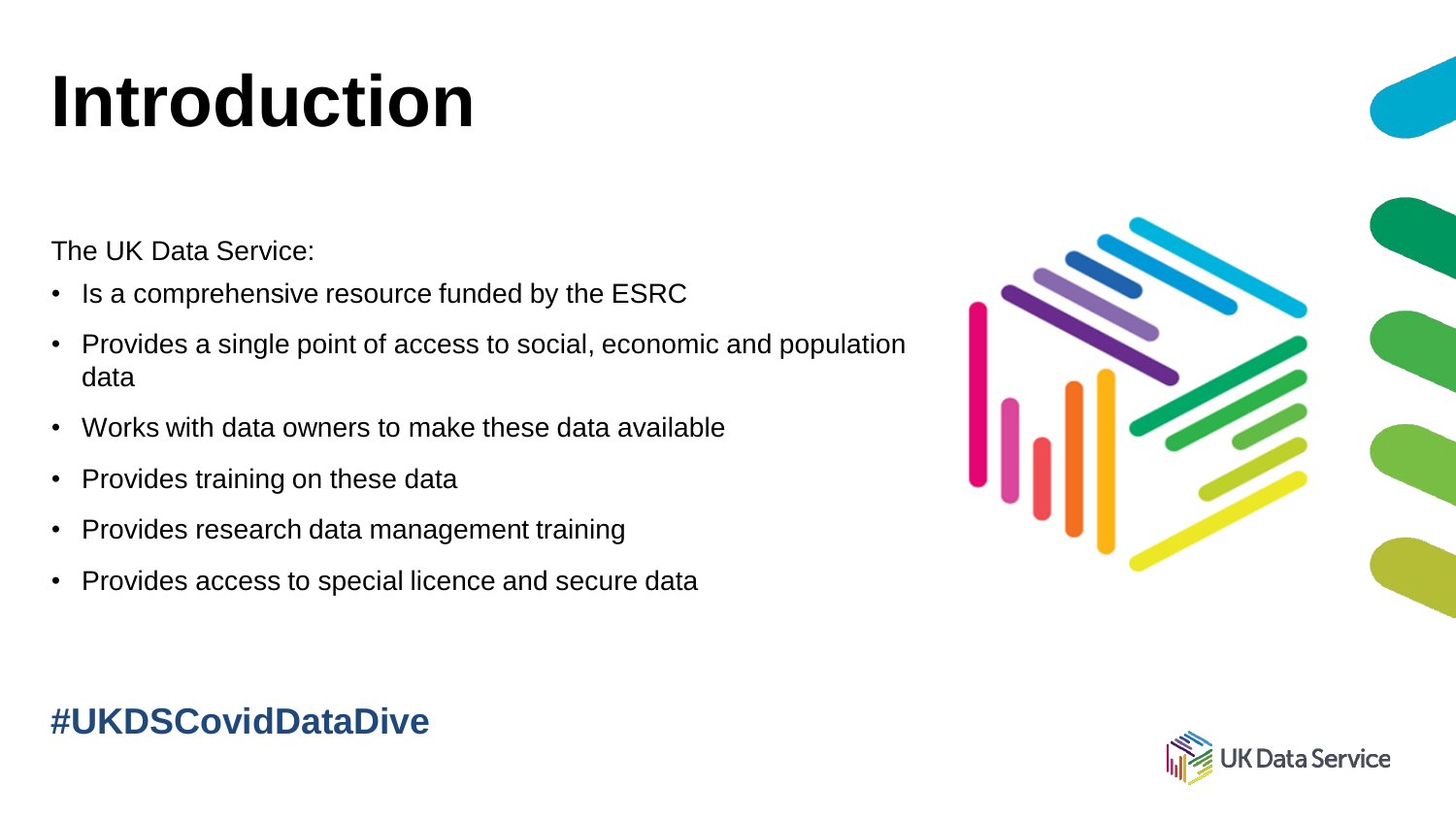# **Rapid Changes to COVID-19: Data collection & access**

- The data world has reacted quickly to the COVID pandemic
- Data Collection & Ingest:
	- UK Surveys have developed new COVID surveys & got these out into the field
	- UKDS have worked hard to process these data quickly but safely
- Data Access:
	- Lockdown has meant many researchers currently unable to meet the access conditions for some datasets
	- UK Data Service has worked with data owners to adapt data access
- Secure Access:
	- Training has moved online very quickly
	- Access conditions have been renegotiated to allow temporary working from home

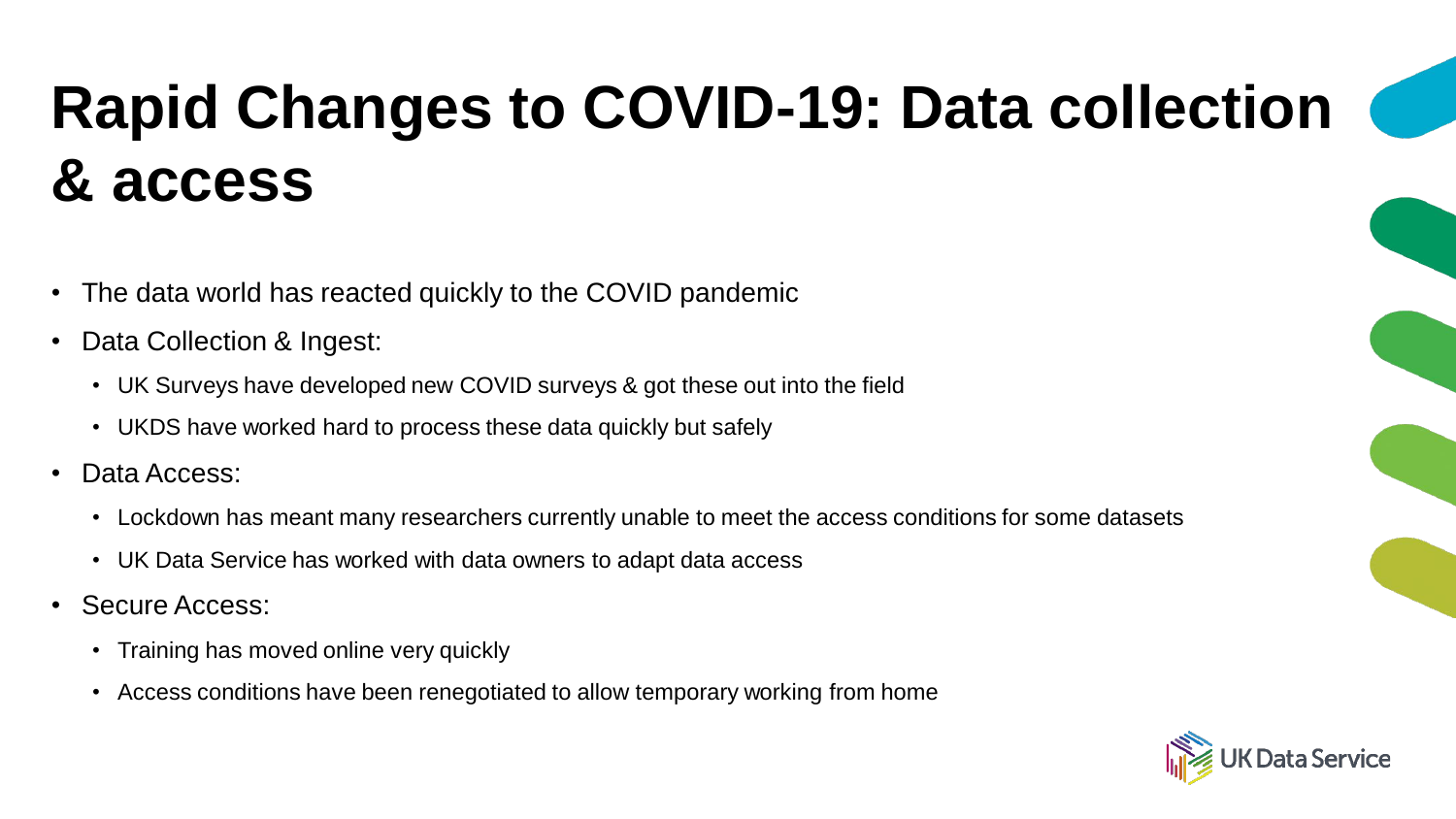# **COVID data dive – key datasets**



- Listening to Young Lives at Work: COVID-19 Phone Survey, First Call, 2020
- Estimating the effects of non-pharmaceutical interventions on COVID-19 in Europe, model fit for Bayesian model 2020
- UK Census
- 2001 & 2011 Census
- 1971-2001 Census
- Boundary data for 1981 to 2011

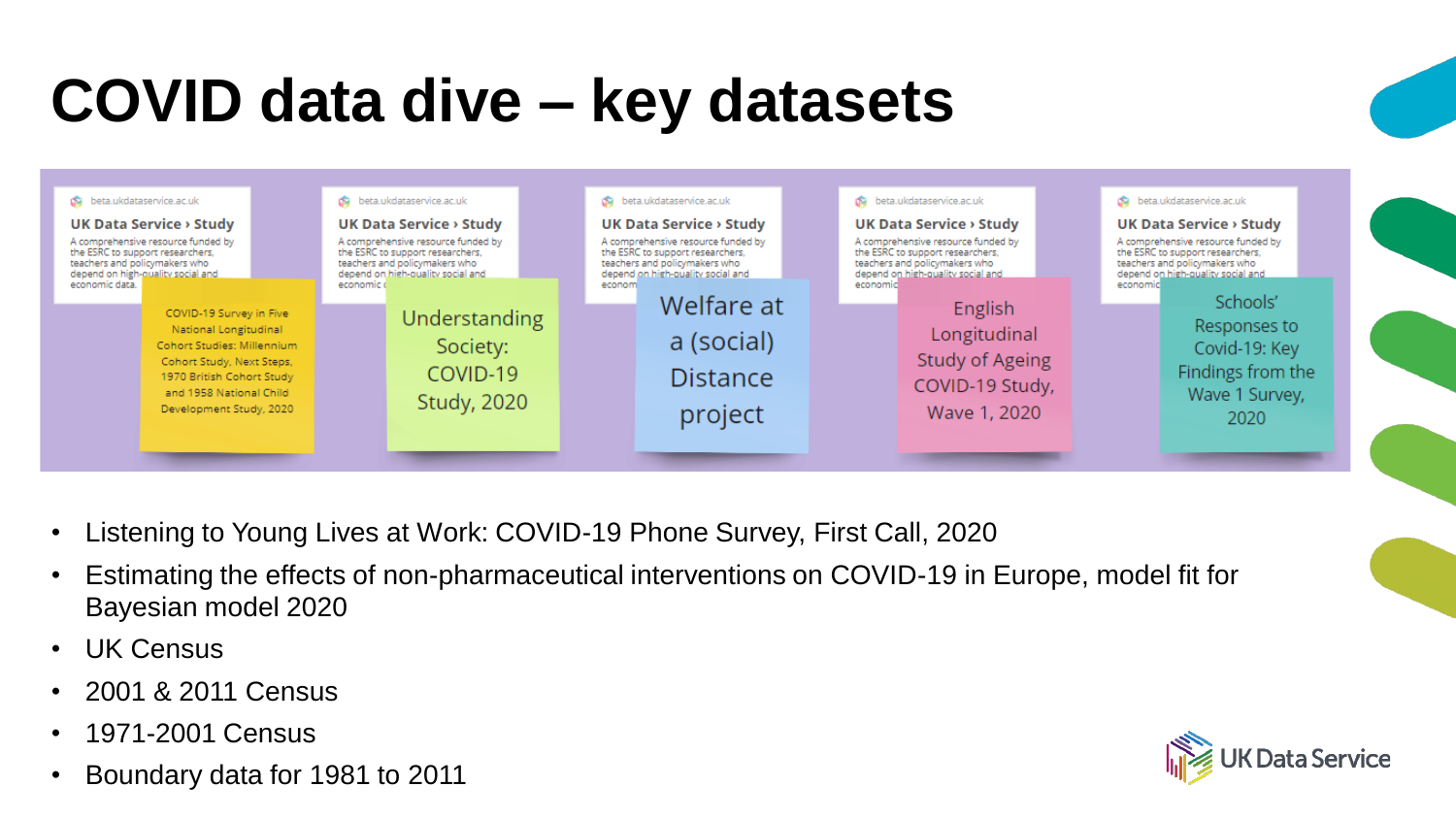### **Some additional data sources….**

| <b>Survey</b>                                               | <b>COVID-19 Content</b>                                     |
|-------------------------------------------------------------|-------------------------------------------------------------|
| <b>Opinions and Lifestyle Survey</b>                        | <b>Ongoing module</b>                                       |
| <b>Health Survey for England</b>                            | Planning for 2021                                           |
| <b>Scottish Health Survey</b>                               | Aug-Sept 2020 (wave 1); possible Nov-Dec (wave 2)           |
| <b>Child Psychiatric Morbidity Survey</b>                   | Follow up: July 2020                                        |
| <b>National Diet and Nutrition Survey</b>                   | Follow up: Aug-Dec 2020                                     |
| <b>National Survey of Sexual Attitudes</b><br>and Lifestyle | Follow up: July-August 2020 (wave 1) early 2021<br>(wave 2) |

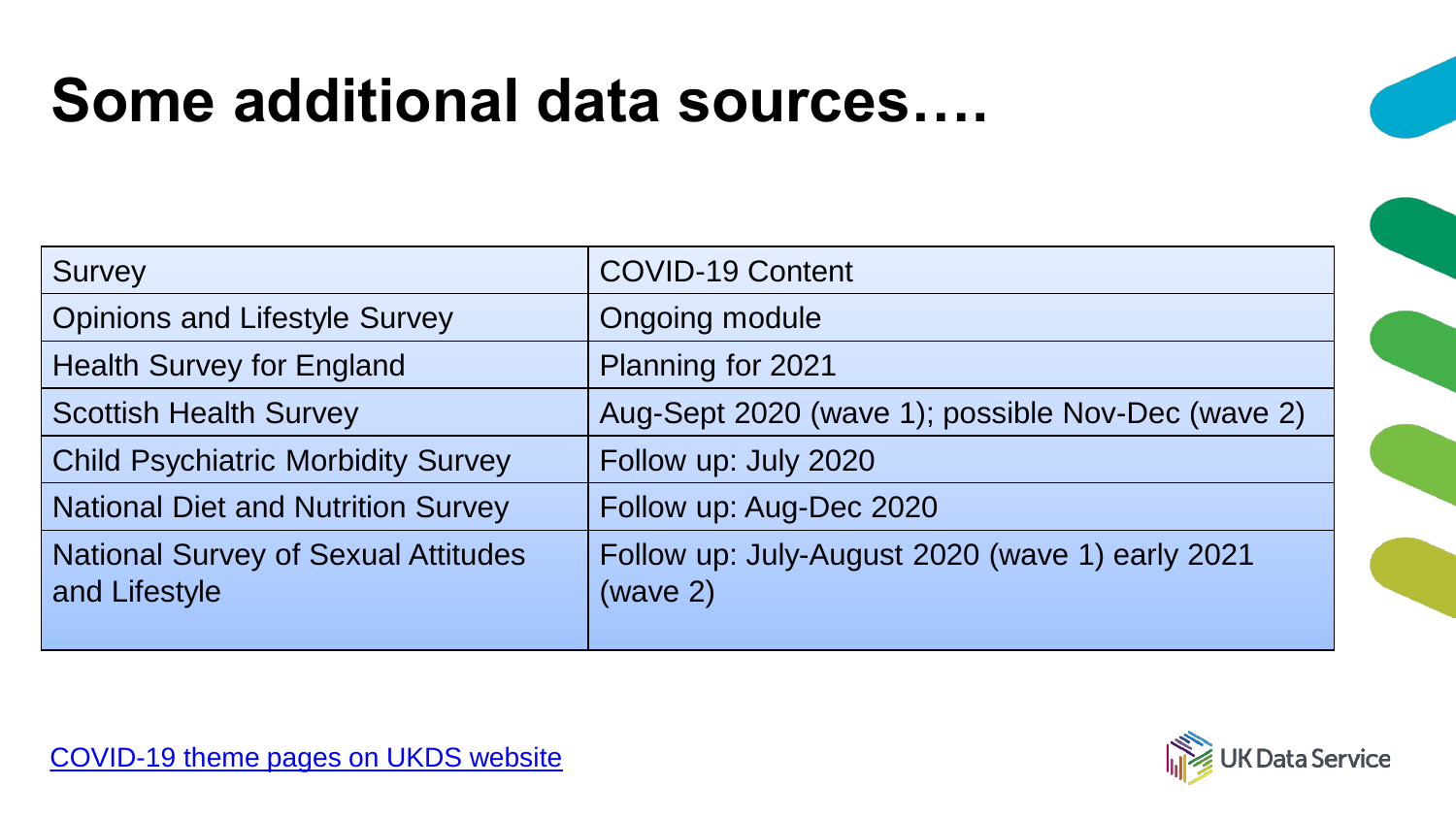### **Data Access Policy: our spectrum**

#### End User Licence

- Government Office Region
- Year of birth/single year age

#### Special Licence

- Lower level geography, i.e. LAD
- Month & year of birth

#### Controlled/Secure **Access**

- Lower geographies, i.e. post code
- Full date of birth
- Sensitive information Interpersonal violence

Data Service

• Linkage to admin data like NPD, HES (new)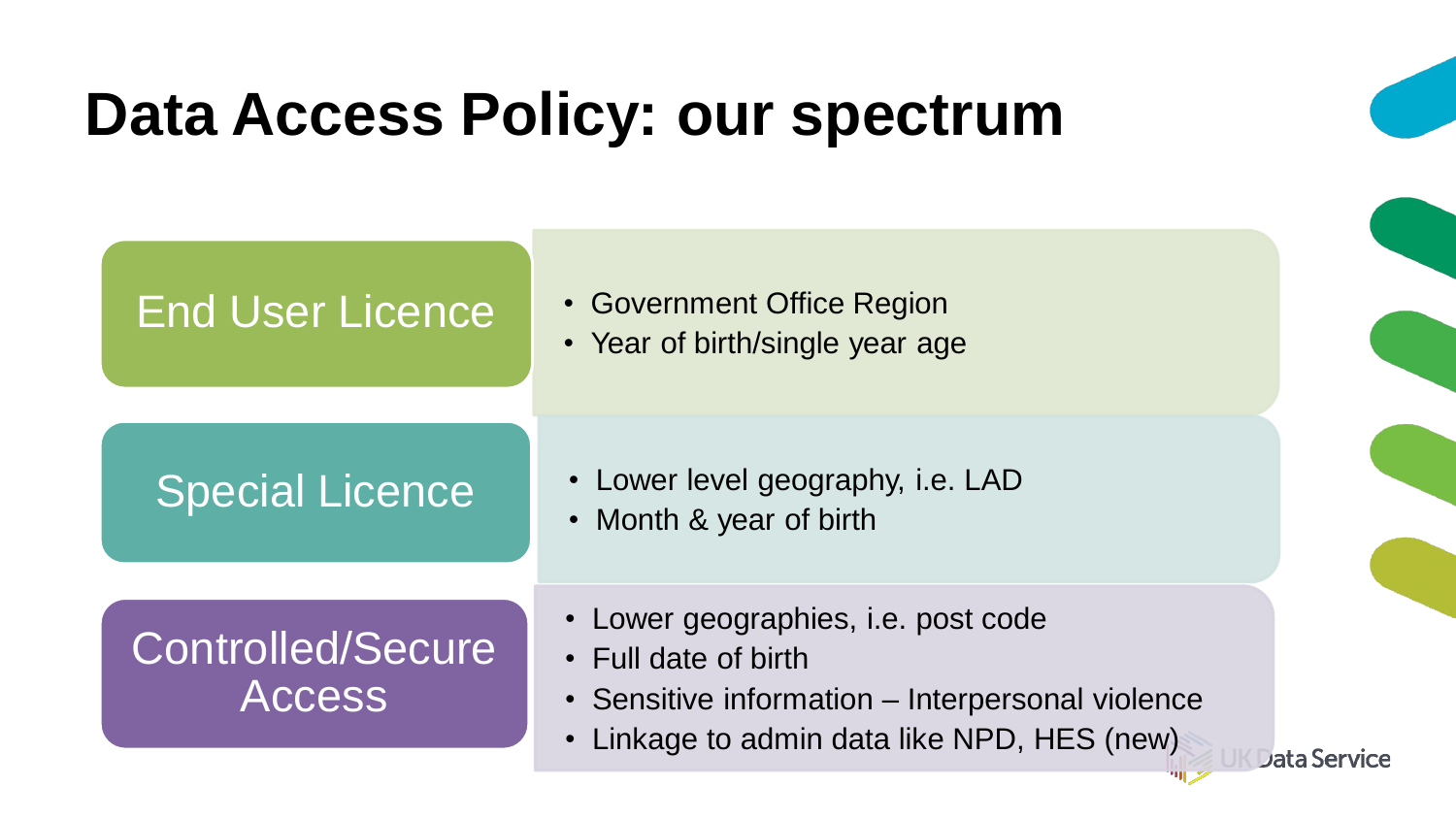# **Some examples of secure access data…**

#### **English Longitudinal Study of Ageing**

- Lower level geographies
	- LSOA
	- MSOA
- Census boundaries
- Population density measure by post code
- Pension file year will reach pension age
- Indices of Multiple Deprivation

**Understanding Society & National Pupil Database**

- Key Stage scores
- Free School Meals
- SEN provision
- Pupil absences
- Exclusions & reasons

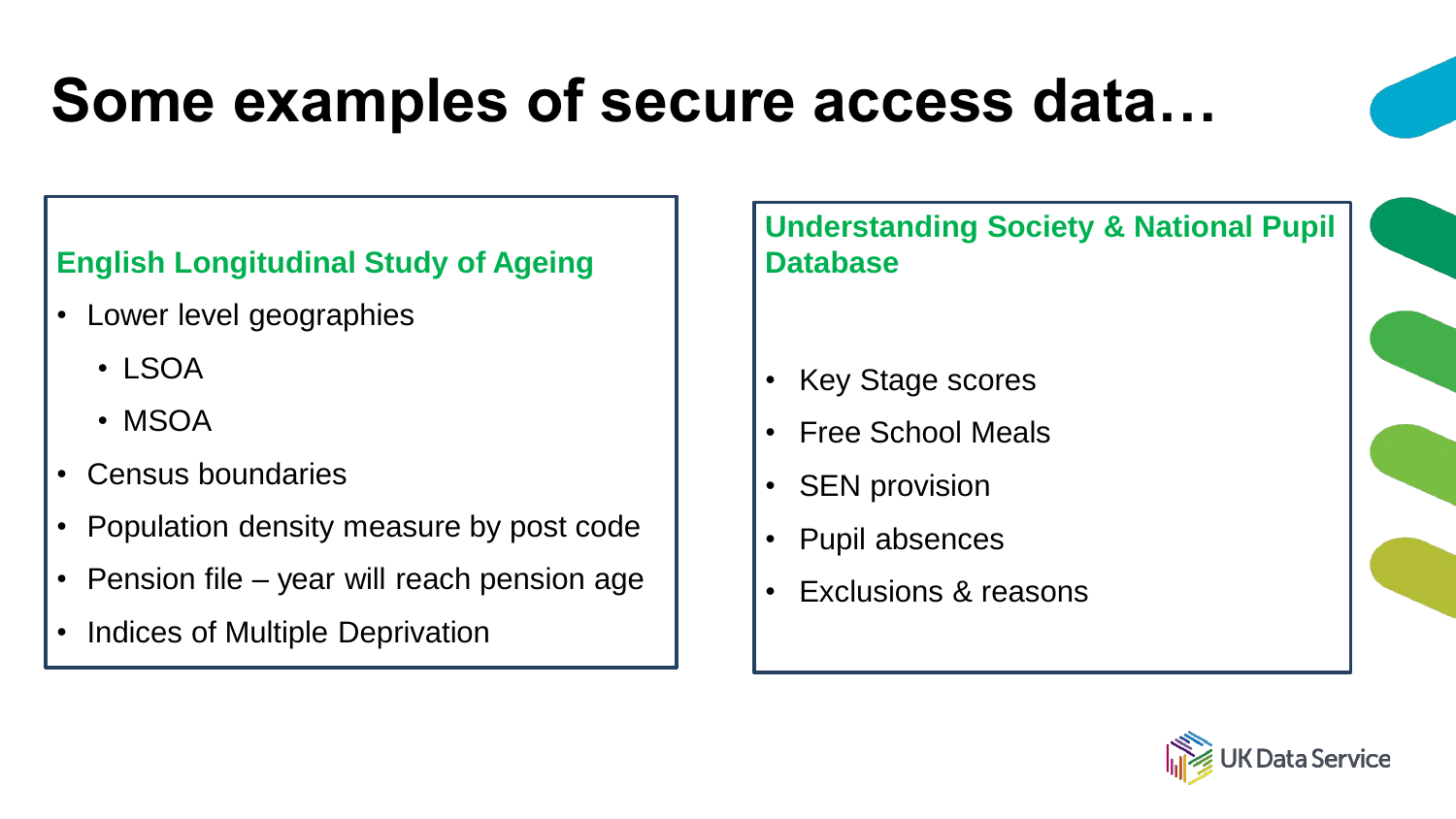# **Secure Access - The Secure Lab**

- Provides controlled access to a range of sensitive and potentially disclosive data
- Around 70 datasets currently
	- Business data
	- Longitudinal and cohort data
	- National Pupil Database
	- More to come!
- The Secure Lab is a remote service that is a sealed off environment
- Researchers access these data remotely through their own institutional PC
- Virtual environment has a number of controls to prevent breaches
- Anything going in or out of the Secure Lab is assessed by Support Team
	- Importing additional data
	- Releasing results from analysis

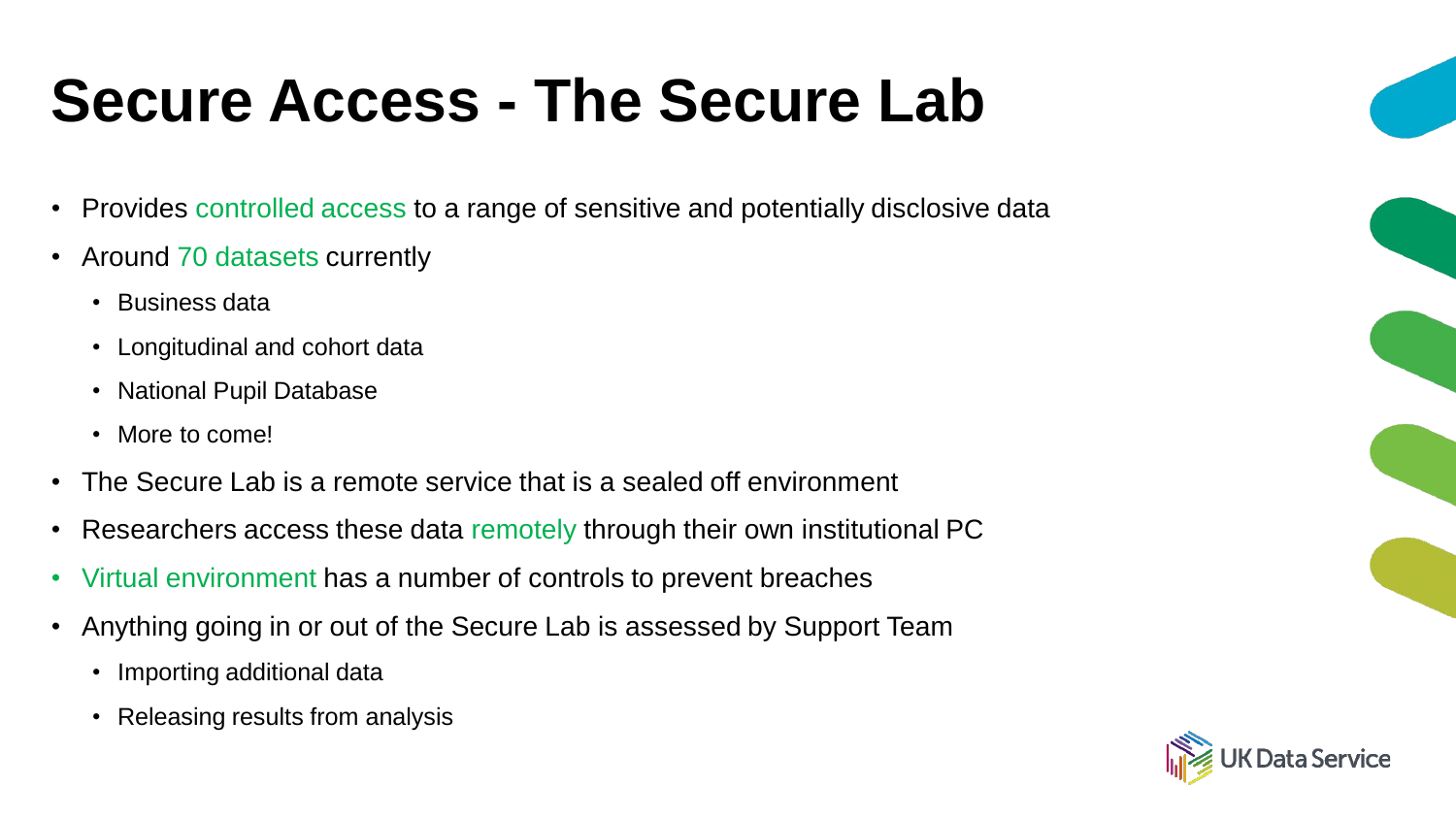# **Becoming a Safe Researcher/Application Process**

- Multi-stage process
- Must be based in the UK
- Need to submit a research proposal
	- Valid statistical purpose
	- Must be feasible
- Need to become an Accredited Researcher
	- Have to meet the data owners criteria
	- Need to attend a one-day training course